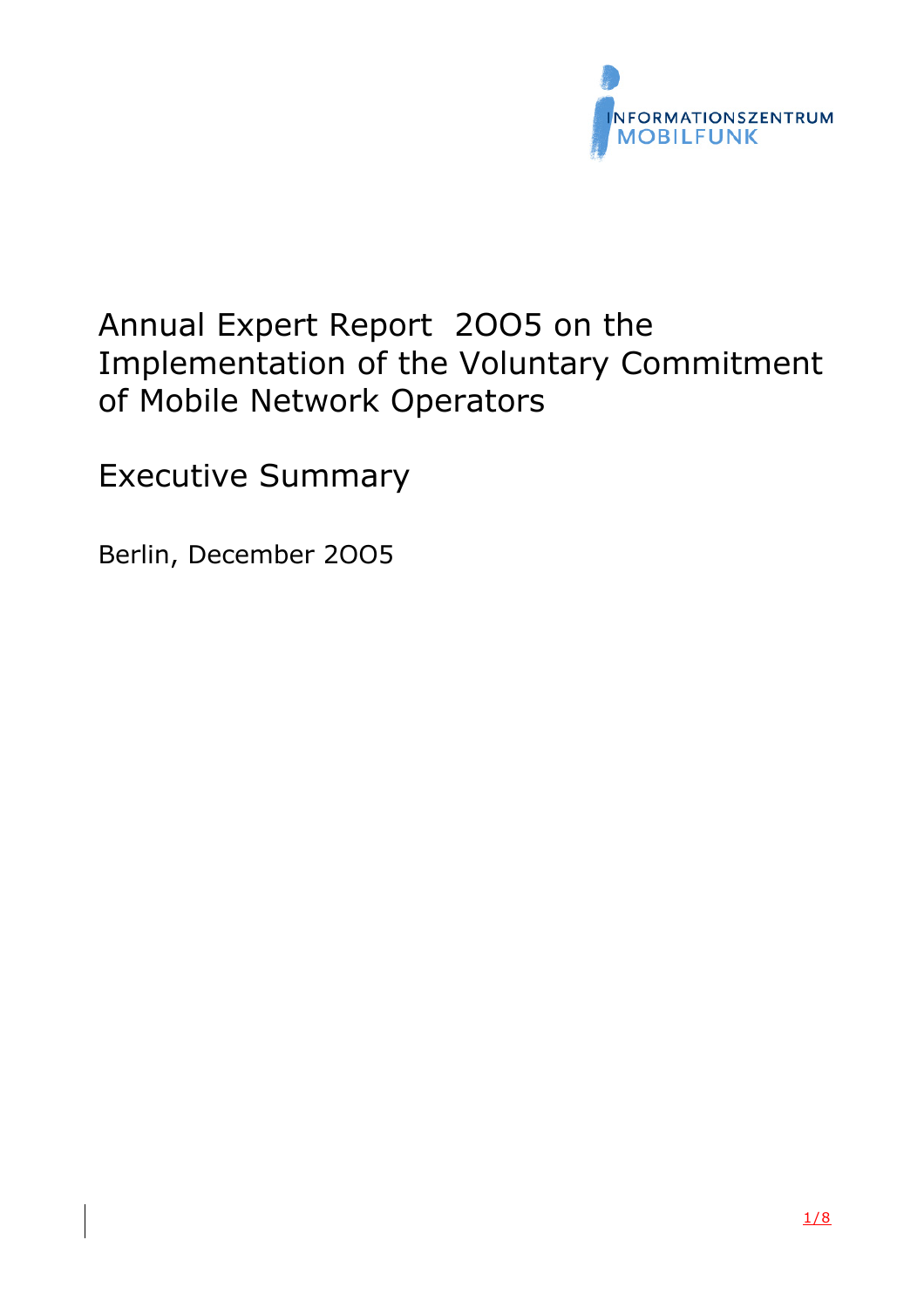

# **Executive Summary**

The Voluntary Commitment of mobile network operators towards the federal government- "Measures for the improvement of security, and consumer protection , environmental care and health protection, information and confidence-building measures with the upgrading of mobile telecommunication networks" – came into force in December 2001. It largely derives from the so-called "Associations Agreement" ("*Verbändevereinbarung*") reached with central municipal associations ("Agreement on the Exchange of Information and the Participation of Local Authorities in the Upgrading of Mobile Telecommunication Networks") of July 2001.

The commissioning of an Expert Opinion by the mobile network operators (also referred to below as "operators) represented by the Information Centre for Mobile Telephony (Informationszentrum Mobilfunk - IZMF) is one component of the Voluntary Commitment: "Mobile network operators shall inform the government at least once a year in the form of an independent expert report about experiences made with the Voluntary Commitment."

The present Expert Report is the fourth annual expert report on the implementation of voluntary commitments on the part of mobile network operators. The study design established in 2004 enables a comparison of results over a period of time and thus allows for the identification of changes and trends. It also enables specific topics to be broached in much greater depth in each following year.

The present expertise fulfils the commitment for regular monitoring and reflects the four central issues of the Voluntary Commitment. The authors of the Report are:

- The German Institute of Urban Affairs (Deutsches Institut für Urbanistik Difu; project management and subject area 1 "Communication and Participation"),
- Prof. Dr. Dietrich Henckel of the Technical University Berlin (qualitative survey in subject area 1 "Communication and Participation"),
- The Consumer Centre of North-Rhine-Westphalia (Verbraucherzentrale Nordrhein-Westfalen e.V.-VZ NRW; subject area 2 "Consumer Protection and Consumer Information"), and
- The Scientific Institute for Communication Services (Wissenschaftliches Institut für Kommunikationsdienste - WIK; subject areas 3 and 4 "Research Funding" and "EMF Monitoring").

Thus the various aspects to be treated in the Expert Report are covered by the specific skills and competencies of the project partners.

The particular study design, methodological approach adopted and key results are presented for each of following sections.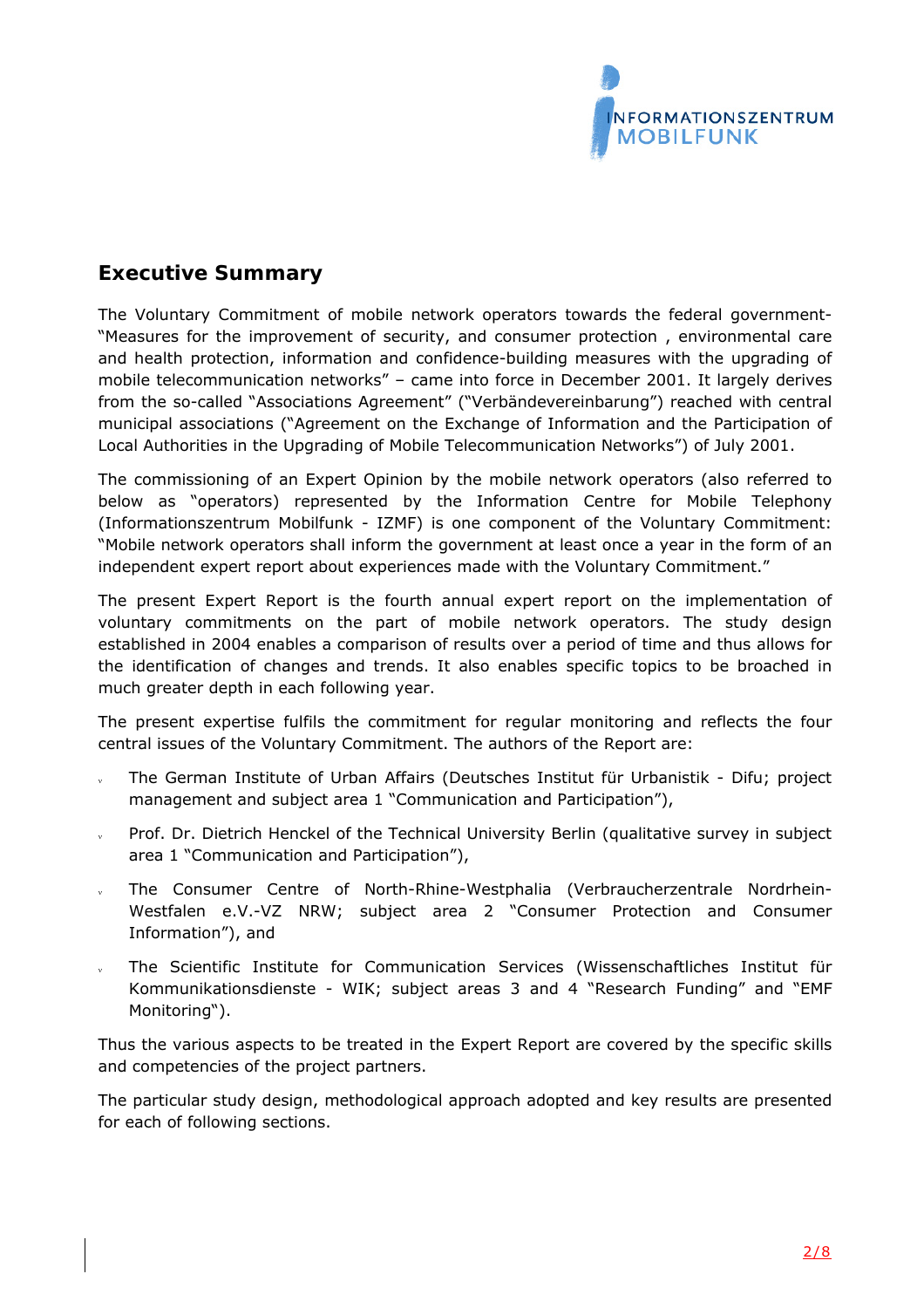

#### **Communication and Participation**

Patterned on the study design established in 2004, this year's investigation comprises of qualitative depth interviews and an empirical survey.

In a first stage 19 qualitative depth interviews were conducted with municipal officials responsible for mobile telephony and representatives of regional divisions of the network operators in selected cities and towns. The aim here was to confirm the relevance of the issues proposed by the 2004 survey as themes for investigation by an empirical survey. The key focus was on issues connected with information, locational planning and the role of operators in providing information for the public.

The written questionnaire based on these findings and distributed in 194 towns and cities and to a regional representative of a mobile network operator in each of these furnished the requisite empirical basis.

Generally speaking, in 2005 the operators have largely fulfilled their commitments from the voluntary Commitment. This has been the basic tenure of all Expert Reports since 2002. Even so, in most areas involving co-operation the situation has continued to improve from year to year. And the overall perception of the present survey is that existing shortfalls may chiefly be overcome by an intensification of bilateral dialogue.

This year's Expert Report firstly addressed the way operators provide information with respect to locational planning. The positive core findings of the 2004 Expert Report were confirmed by this year's findings. In general consultation processes are trouble-free. Qualitative improvements could be achieved in a number of cases if operators and local authorities effect a more proactive and on-going dialogue on the type and scope of information to be exchanged.

Whilst the main issue in terms of information about locational planning is now confined to process optimisation in individual cases, shortfalls in terms of information about the start of transmission are much more widespread and probably still have not been properly addressed. Even so, here too the overall picture has clearly improved from year to year. There is still a need for improvement so that information always flows down the right communication channel; in some cases the timing of announcements for the start of transmission could be better scheduled – i.e. not too late but not too long before the start of transmission. To ensure functioning communication between operators and local authorities , there should always be one central liaison officer appointed by the local authority.

The 2004 Expert Report noted that there has been no significant decrease in the number of disputes arising in connection with the planning and realisation of mobile network locations despite clear improvement of communication processes – and despite an overall lower level of disputes in larger towns and cities. A higher incidence of disputes occurs only on the small town level whereby there are clear differences of perception between local authorities and operators as to what constitutes a dispute. Leaving aside the different forms of understanding however, it is also apparent here that the deployment of dialogue instruments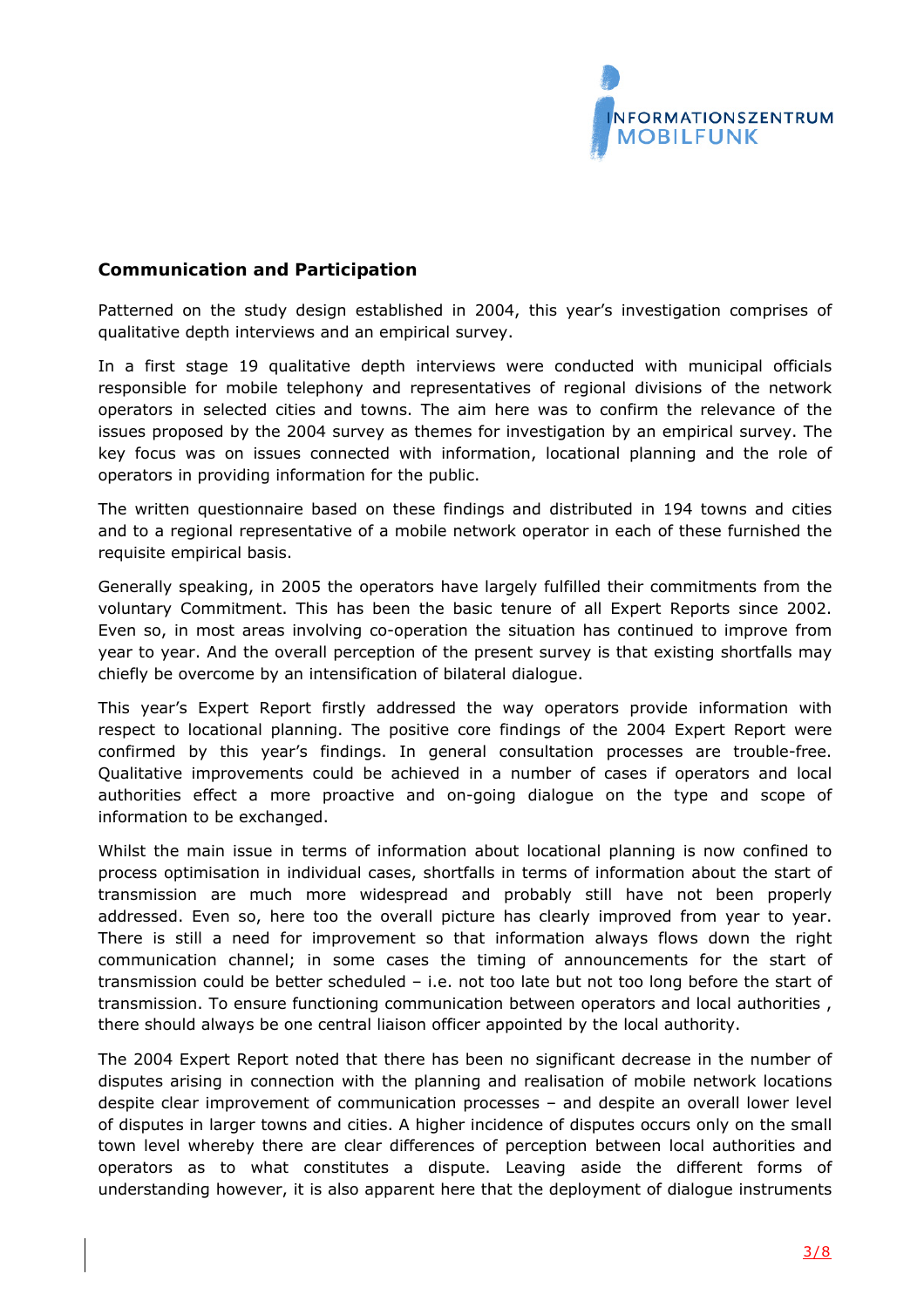

has a clearly beneficial effect: if they do not serve to prevent disputes from arising in the first place at least they help to prevent their further escalation.

According to the appraisals given by local authorities and operators in the present investigation, there are several key reasons for disputes whose potential is by no means exhausted so that further disputes may be expected. They are:

- A high level of sensitivity about mobile radio in the population, also fuelled by the upgrading of the UMTS network,
- Problems with proposals and the evaluation of alternative locations, and
- To some extent the limited availability of suitable locations from the standpoint of local authorities and operators.

The sensitivity of the population to mobile network stations (point 1) has been co-related to the level of information circulating among citizens which in some instances is still insufficient. In this context, as in the context of evaluations of the degree of objectivity with which the disputes are waged and of the putative development of citizens' protests, respondents in different federal states show clear differences in the reference terms of their evaluations. Against this backdrop, a central challenge will be the formulation of communication and information policies for citizens informing them of the benefits and impact of the further development of mobile network locations – with different action priorities set for each federal state.

Disputes in connection with alternative locations (point 2) can also arise if the local authority rejects the proposals put forward by the operator or fails to provide an alternative proposal acceptable to the operator. Both situations are regular occurrences. One solution that increases the acceptance of alternative proposals put forward by the local authority is to instigate an on-going location-based dialogue. This enables the technical expertise of the operator to be brought together with the local knowledge of the municipal authorities and their perceptions of what is acceptable.

Another reason why the incidence of disputes remains unchanged despite enhanced communication and process optimisation (point 3) is that in a certain number of local authorities the number of locations acceptable to both sides (from a municipal point of view locations acceptable in terms of urban development, acceptable by local residents, and imposing no limitations on "critical" facilities; from an operator's point of view locations that are technically and economically feasible) appear to be in very short supply. In the main the overwhelming majority of respondents are confident that there will continue to be mutually acceptable locations in the future, even if there will not always be a great number of them. A situation of scarcity will become critical when a high network density is required in conjunction with the upgrading of UMTS. The issue of whether there are still suitable and mutually acceptable locations is to some extent related to the availability of local authority land for mobile radio stations and public acceptance of such uses.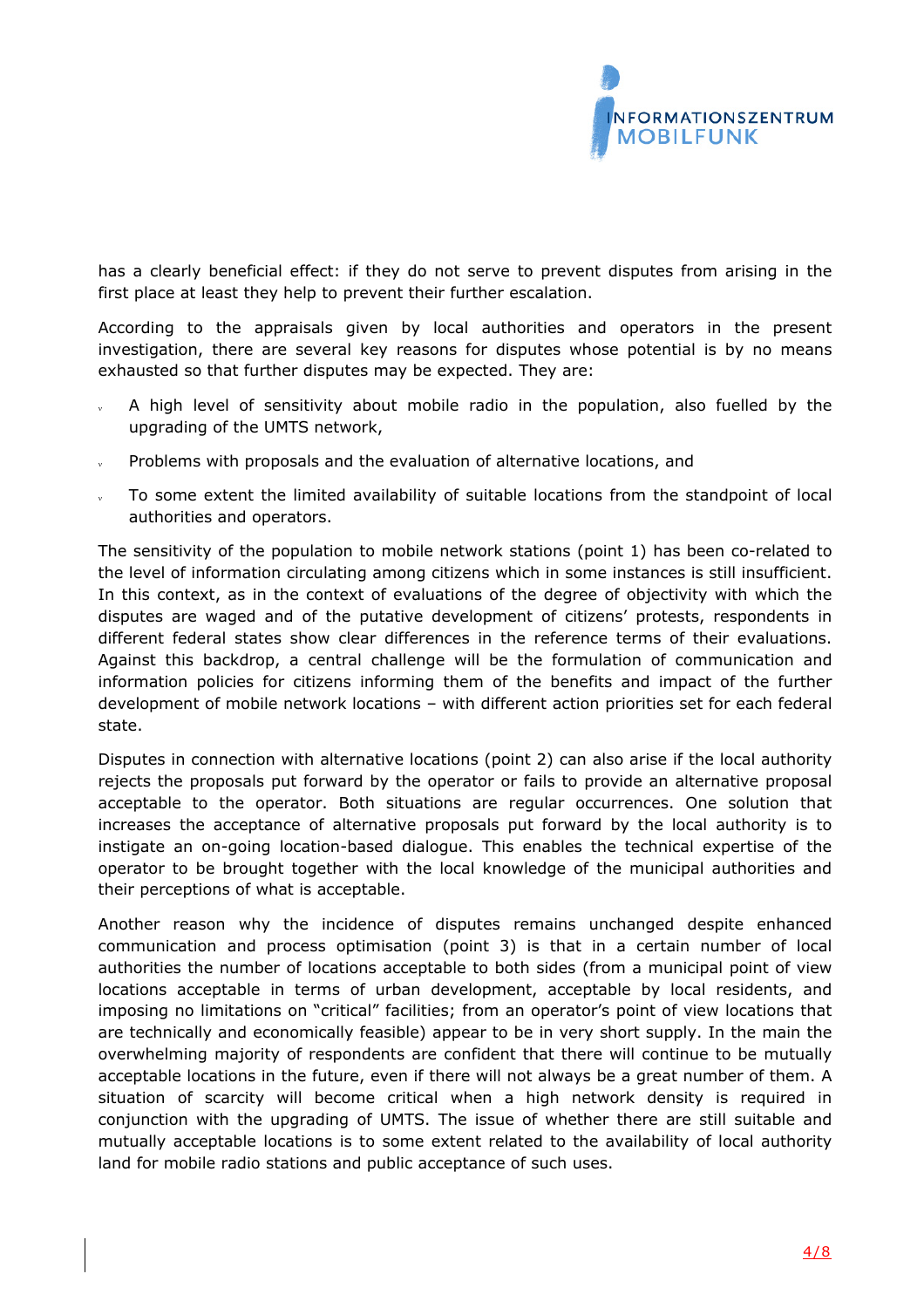

In a final stage an in-depth investigation was conducted to see whether the range of information material offered by the IZMF and the operators met the requirements formulated in the Voluntary Commitment for informing both local authorities and the general public in co-ordination with the authorities. This investigation took locational planning as its main focus together with measures designed to increase public acceptance of the location. It found that both the IZMF and the operators meet these requirements. The majority of local authorities are well acquainted with the range of informational material on offer and to some extent also use it to inform the general public. In terms of general brochures, the various offerings on the internet and the readiness of operators to take part in events and meetings organised by the local authorities, the options for optimisation have been largely exhausted. For this reason recommendations for information policy-making on the part of the operators tend to propose supplementing the general information campaign with targeted and caserelated information with the aim of achieving overall transparency for the public in the planning and designation of locations.

## **Consumer Protection and Information**

This section of the Expert Report addressed the issue of how far the commitments of the operators have been realised in terms of providing information to the consumer.

The investigation focused on the realisation of commitments in the thematic area of "Mobile Telephony – Health- Environment" with special reference to information about SAR values. It included an evaluation of the whole range of information channels and materials for consumers provided by mobile telecommunication network operators and the IZMF.

The following studies were carried out in the period from August to November 2005:

- Covert survey of the shops of mobile telephony operators
- Evaluation of the content of information material available in print
- Assessment of the material available on the internet
- Monitoring of the channels for interactive contact
- Inspection of the range of mobile phones with low SAR values
- $v =$  Investigation of the status of a Quality Seal for mobile phones with low SAR values.

A test customer scenario was used to survey staff members in 40 shops owned by network operators in two federal states. A grid with 15 criteria as established in the Expert Report for 2004 and based on the goals in the Declaration of Voluntary Commitment was used to assess printed information material. The internet pages of network operators and the IZMF were appraised to establish the accessibility and availability of information in the thematic area "Mobile Telephony – Health – Environment". To monitor interaction options test persons took the general contact addresses of network operators and the IZMF and contacted them directly by post, phone and email on a random sample basis.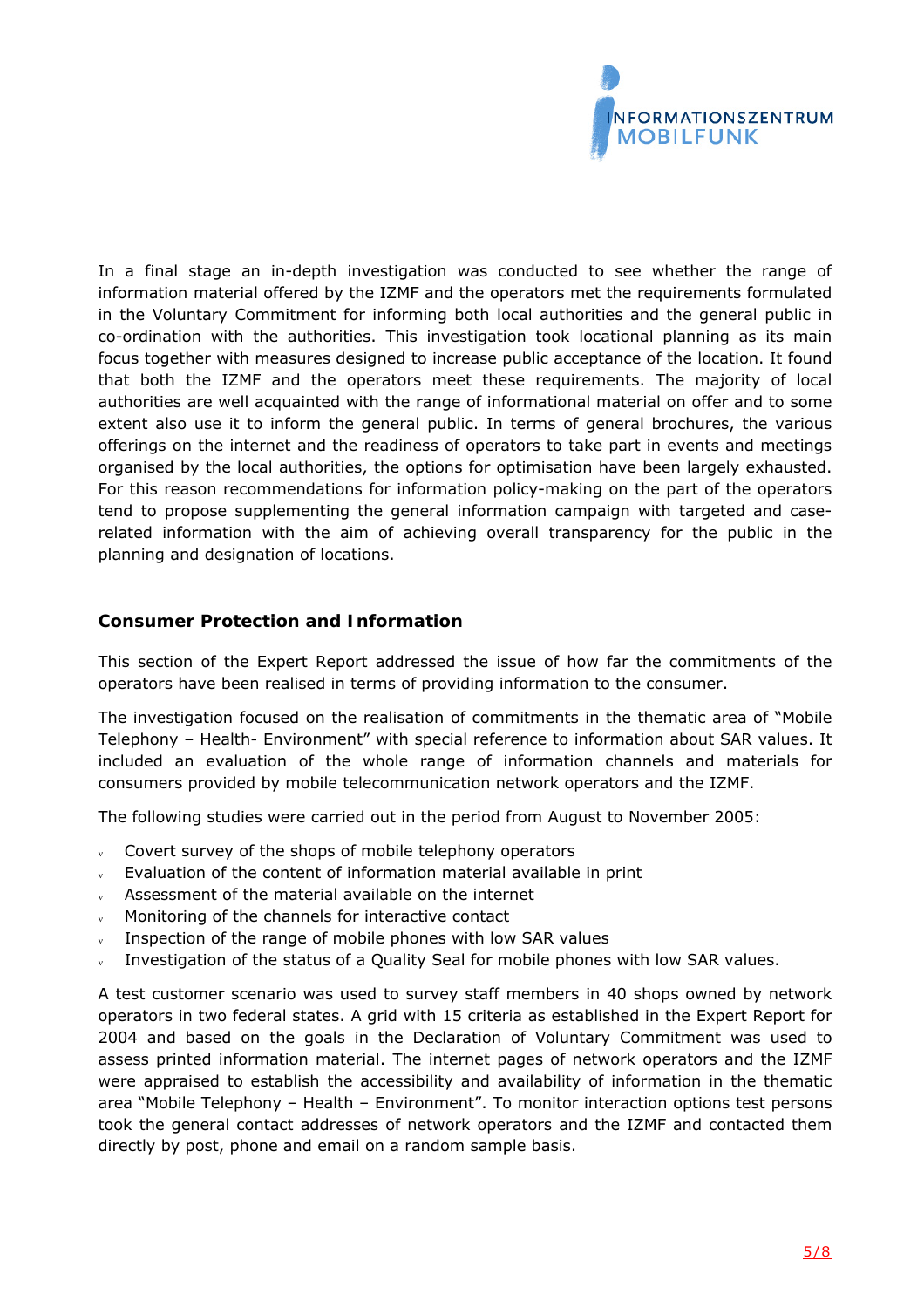

The results of the investigations have shown that in comparison to last year's Expert Report significant improvements have been made in large parts of the area covered by consumer protection and information.

However, the appraisal of the level of knowledge shown by shop staff in terms of "Mobile Telephony – Health - Environment" yet again reveals shortcomings. Their level of awareness is still unsatisfactory and needs improving by an extension of company-own training measures to cover all aspects of SAR values.

All the available information material had been fully revised and amended to incorporate the recommendations of last year's Expert Report so that in terms of the provision of consumer information about SAR values ten out of twelve information brochures were rated as "good" whilst the remaining two were considered as "satisfactory".

The internet pages offer a good and comprehensive presentation of the themes although their visibility could be improved by adding appropriate links and references within the overall structure. Two of the network operators already clearly indicate the SAR values in the range of their mobile phones currently on offer. Such a mention would be a welcome addition to the pages of the remaining providers in the sense of better transparency of consumer information.

In terms of interaction with operators and the IZMF, it was found that contact options for the various specialist departments had been extensively improved. There is still room for improvement though in terms of passing on enquiries about "Mobile Telephony – Health – Environment" to the relevant specialist departments.

In comparison to last year some operators have extended their range of low-emission mobile phones. It should be noted that nearly all operators comply with the ratio of 33 percent for mobile phones with a SAR value of  $\leq$  0.6 W/kg as recommended by the Federal Office for Radiation Protection (BfS) or offer even higher ratios.

In terms of the introduction of a Seal of Quality for mobile phones with particularly low SAR values, no satisfactory solution is yet in sight. The present "Blauer Engel" ecological seal is still not being supported by manufacturers of mobile phones. It thus might seem more appropriate for manufacturers and operators to seek consensus in the sense of transparent information for the consumer in a joint initiative with additional support from the government.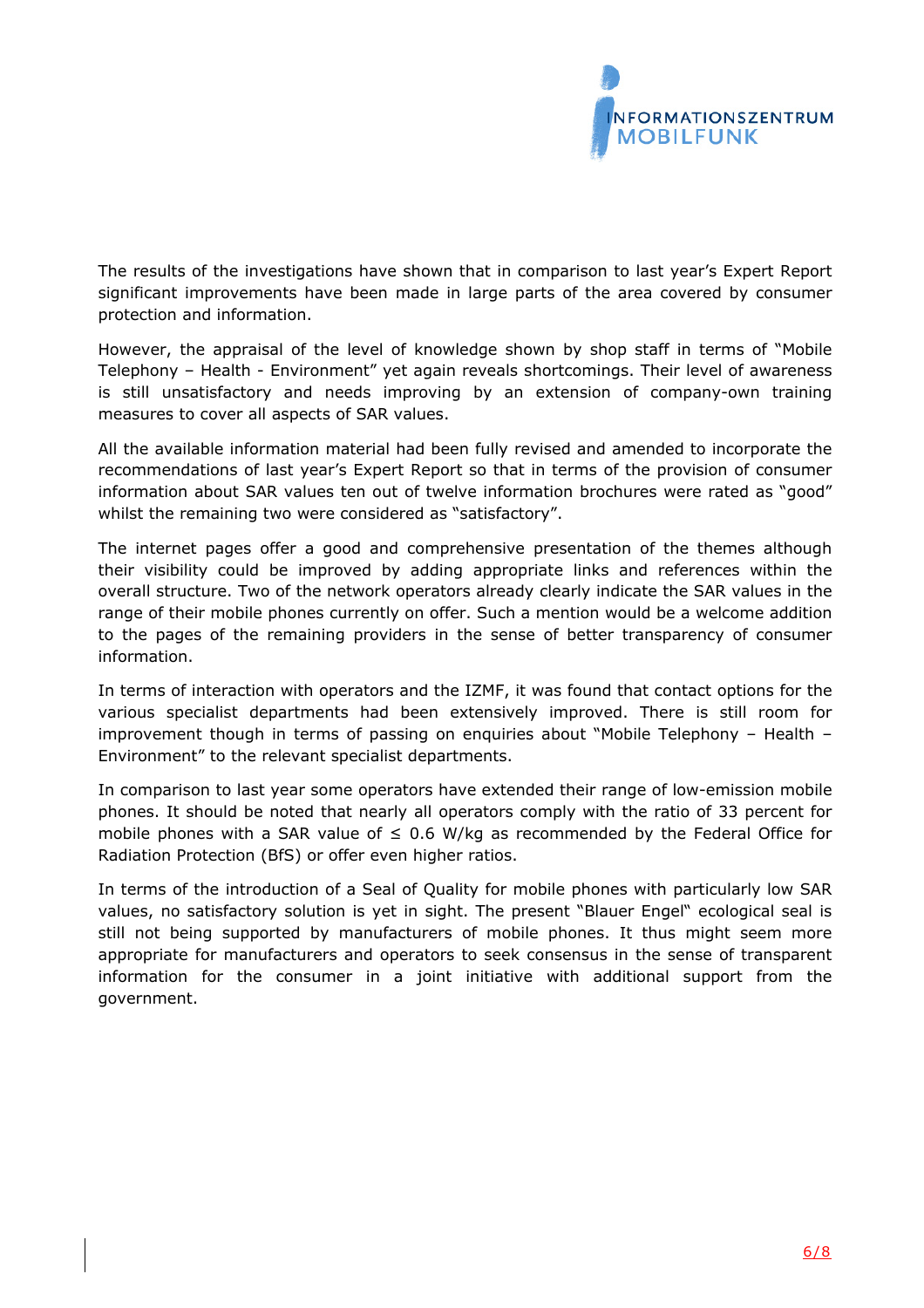

### **Research Funding**

The two key issues investigated in this section were (1) have mobile network operators met the financial obligations arising from the Voluntary Commitment, and (2) have they established appropriate awards and administrative procedures?

To supply answers to these questions, a number of researchers were interviewed but in particular the officer at the Federal Office for Radiation Protection (BfS) with special responsibility for the German Mobile Research Programme (DMF). Furthermore, a desk research approach was adopted to evaluate the secondary material available in the public domain.

In 2005 operators have once more fully met their financial obligations arising from the Voluntary Commitment Even the partial defaults of payment on the part of Quam GmbH and Mobilcom AG were covered by the four remaining companies - T-Mobile, Vodafone D2, E-Plus and  $O<sub>2</sub>$  Germany – on a pro-rata basis.

Research funds were and continue to be used to promote a total of 53 research projects in the fields of biology, dosimetrics, epidemiology and risk communication in a timeframe stretching from 2002 to possibly 2006. To date seven projects have been completed, 36 projects awarded and ten others are at the planning stage.

Informing the public about research results is done by the Federal Office for Radiation Protection (BfS) and by the researchers themselves. In addition, the "Round Table of the German Mobile Research Programme" offers social groups and institutions an opportunity to both receive information and to make their own contributions to the debate.

#### **Monitoring**

The key issue addressed in this section of the investigation concerned the current status of the database of locations and of the Monitoring Programme. A hybrid approach was adopted to address these questions, consisting of a mixture of desk research, internet research, direct interviews and written questionnaires.

In 2004 mobile network operators put forward funding to the tune of  $\epsilon$  1.5 million for the Monitoring Programme. The network operators T-Mobile, Vodafone D2, E-Plus and O2 Germany covered the default of payment on the part of Quam and Mobilcom on a pro-rata basis. The money was credited to the Federal Network Agency (*Bundesnetzagentur*).

The municipal location database and the public EMF database merged into a single database on 2 January 2005. It is also intended to include test measurements from federal states with a similar measurement concept to that of the Federal Network Agency in the database. Furthermore, the federal states wish to see the inclusion of links to further test measurements conducted by the federal states themselves.